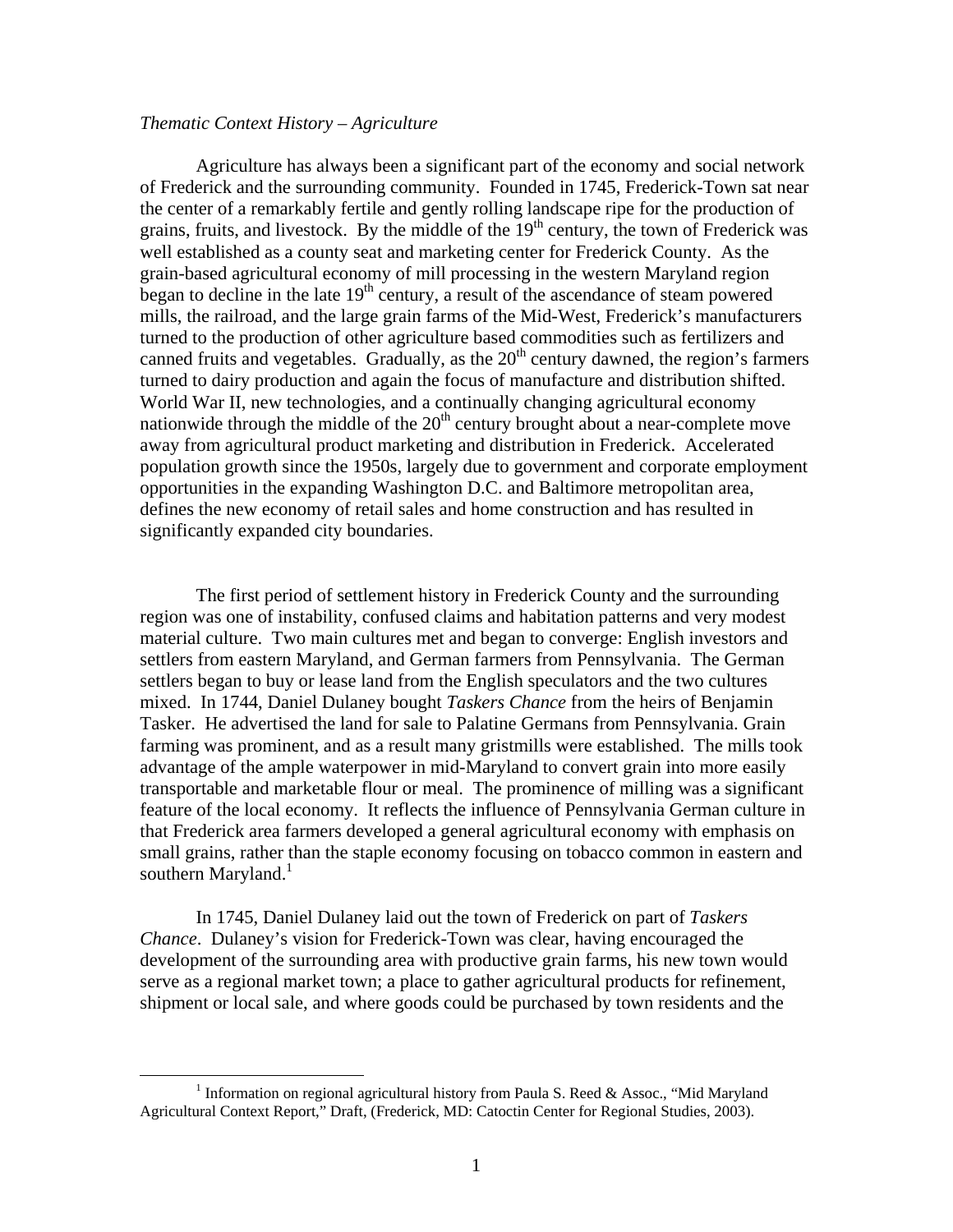surrounding community.<sup>[2](#page-1-0)</sup> In 1746, Dulaney received permission from the Proprietary to hold a weekly market at Frederick-Town, and by 1747 he was placing advertisements in the Maryland Gazette for a fair "at Frederick-Town, near Monocacy," and a market "to be held there every Saturday."<sup>[3](#page-1-1)</sup> Placement of the town grid over part of Carroll Creek also ensured the necessary industrial development, particularly of flour and gristmills to process the grain for shipment to Baltimore.

Despite the national and international turmoil that embroiled the latter years of the 18<sup>th</sup> century with the French and Indian War and the Revolution, Frederick-Town and the farms of the surrounding county in general prospered. From the end of the French and Indian War through most of the first half of the  $19<sup>th</sup>$  century, agriculture developed, matured and profited with grain farming dominating. The farmsteads that now characterize the region were for the most part established and constructed during this time period. The large "Swisser" barns with cantilevered forebays and a ramp or bank at the back, hallmarks of central Maryland and south central Pennsylvania, replaced small log-crib stables and shelters for livestock and crops. Small log houses were improved with siding and additions, or replaced with stone or brick dwellings. Many of these buildings were vernacular adaptations influenced by the dominant German culture in the region.<sup>[4](#page-1-2)</sup>

Frederick County became known for grain production. Grain was sold in bulk, or processed into flour and meal, or distilled into whiskey. By the last decade of the  $18<sup>th</sup>$ century, Frederick County had as many as 80 gristmills and 300-400 stills, along with 47 tanneries, two glass works, two iron furnaces, two forges and two paper mills.<sup>[5](#page-1-3)</sup> These industries show the dominance of grain production through the high number of mills and stills and the degree to which the area had developed marketable finished goods. In Frederick-Town, Jacob Bentz' stone mill was constructed on his *Long Acre* tract, on the west edge of town, by 1787.<sup>[6](#page-1-4)</sup> A second flourmill was operating on Carroll Street by the early 19<sup>th</sup> century as were as many as nine tanneries, perhaps the best-known being the

<span id="page-1-0"></span> $\overline{\phantom{a}}$ <sup>2</sup> Diane Shaw Wasch, "City Building in Frederick, Maryland 1810-1860," (thesis, George Washington University, 1990), p. 4.

<span id="page-1-1"></span> $W^3$  Wasch, p. 16; Maryland Gazette, Sept. 1, 1747, copy in files of The Great Frederick Fair administrative office, Frederick, MD. 4

<span id="page-1-2"></span><sup>&</sup>lt;sup>4</sup> Although the Germans had a major impact on Frederick County's culture as evidenced in architectural and agricultural traditions, types of churches and language, the Germans were nevertheless a minority in the population. According to the nation's first census, taken in 1790, Frederick County (which at that time included much of today's Carroll County) had a population of 26,937 whites, with 5,137 Germans which computes to 20% of the white population. Frederick County had the greatest population of all counties in Maryland in 1790, with a total count of 30,791. A Century of Population Growth From the First Census of the United States to the Twelfth, 1790-1900, (Baltimore, MD: Genealogical Publishing Co., 1970), p. 272. 5

<span id="page-1-3"></span><sup>&</sup>lt;sup>5</sup> T. J. C. Williams, History of Frederick County, Maryland, (Baltimore, MD: Regional Publishing Co., 1967, reprint of the original  $1910$  edition). p. 267.

<span id="page-1-4"></span> $6$  Timothy L. Cannon, Tom Gorsline, and Nancy F. Whitmore, Pictorial History of Frederick Maryland: The First 250 Years 1745-1995, (Frederick, MD: Key Publishing Group, 1995), p. 28; the mill is also referenced in the "Book of Field Notes," an original manuscript which includes notes from 1821 survey, an 1870 survey, and 1899 survey, Engineering Office, Frederick City Hall, Frederick, MD. Sanborn Maps show this mill's date as 1719 although that date seems unlikely it is possible an early mill operated at this location as early as 1749.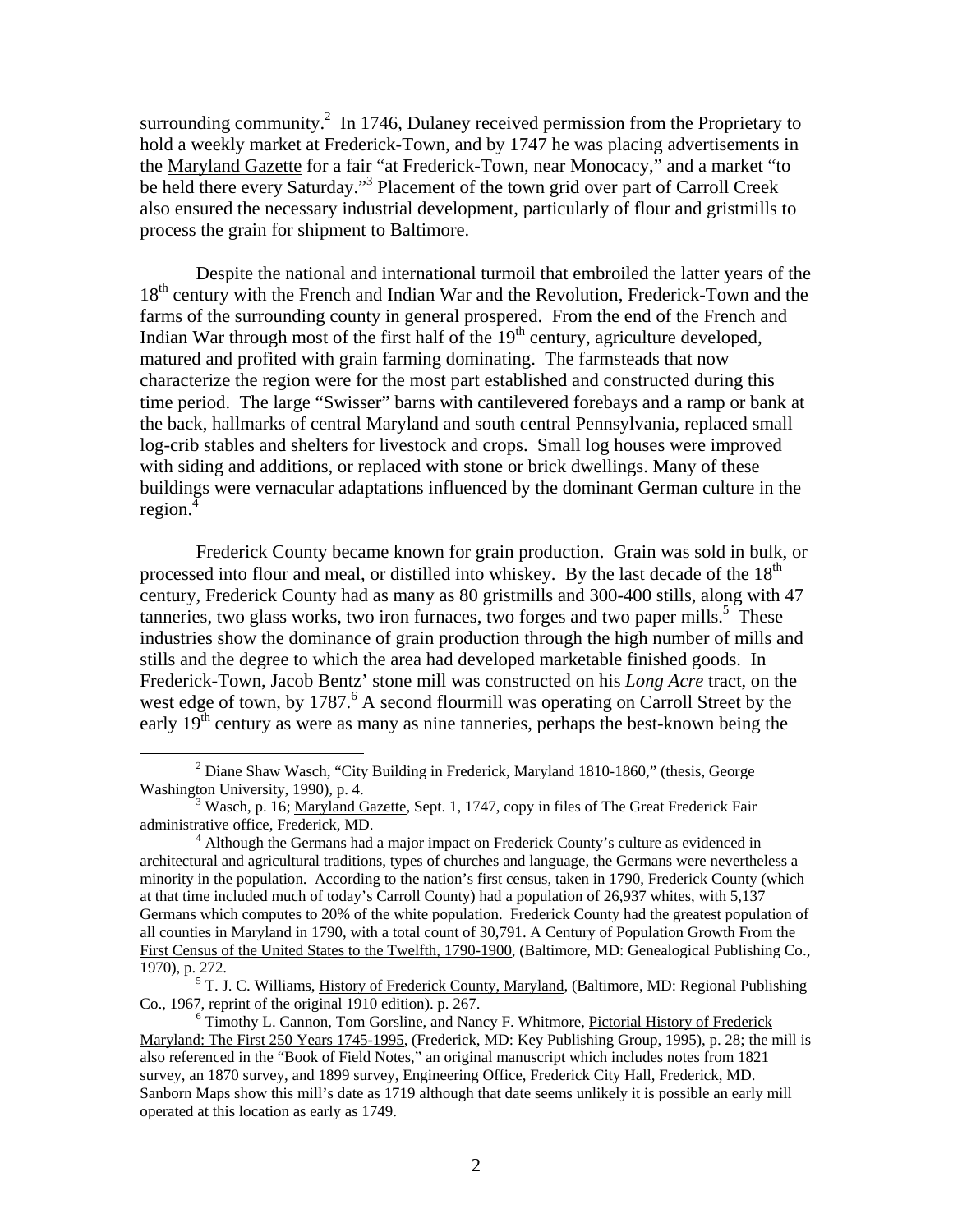Val Birely Tannery built c.1800 on the west bank of Carroll Creek, on the south side of Carroll Street.<sup>7</sup>

Clearly, Frederick-Town was prospering. However, sited far from navigable water, the most common form of transportation in Maryland during the eighteenth century, Dulaney's choice of location for Frederick was unusual. There was no inland water route to the farming areas or the market town of Frederick. Although navigation of the Potomac River and Monocacy River was promoted, neither river was capable of providing year-round transportation. Rail service did not develop until the 1830s, so overland transportation by wagonload had to serve the freight hauling needs of the region. Baltimore officials in 1787 laid out 20-foot wide roads to Frederick, Reisterstown and York, Pennsylvania.<sup>[8](#page-2-1)</sup> Probably following part of the old route to Annapolis, the Baltimore road to Frederick joined the main cross street known as Patrick Street. After the establishment of the National Road in 1806, the roads improved as turnpikes by private corporations included the Frederick to Baltimore (Patrick Street) and to Georgetown (Market Street) routes, and routes north to Pennsylvania and the Philadelphia markets. This was a necessity for the heavy wagon traffic that used them, as observed by local diarist Jacob Engelbrecht in 1821:

> As I was coming from Baltimore yesterday I counted one hundred & two wagons, all going to Baltimore with flour. These I counted from morning till 12 o'clock AM.<sup>[9](#page-2-2)</sup>

The prosperity of the greater region led to its being served by important transportation routes, a good system of turnpikes, the National Road, C&O Canal and the B&O Railroad. Frederick-Town, however, was never directly connected to the C&O Canal and was connected to the B&O and Pennsylvania Railroad system by branch lines.

Despite the lack of direct water or rail access, Frederick was a major regional crossroads; its local shops and markets provided goods from the port towns of Baltimore and Philadelphia, as well as local products and services. The main Market House in Frederick-Town was constructed on Market Street in 1769,<sup>10</sup> although regular markets had been held since 1746 (see reference above). By 1825, a second market house was located on West Patrick Street, in the area known as Bentztown. The markets, as reported by Jacob Engelbrecht, carried local meats, vegetables, butter, eggs, cider, and fruit; some vendors sold imported items such as coffee, sugar, salt and pepper. On April 9, 1835, Engelbrecht reported:

> The market house was altered a few days ago by placing the butchers' shambles on the north side  $\&$  the vendors of

<span id="page-2-0"></span> $\begin{array}{c|c}\n\hline\n\end{array}$  $<sup>7</sup>$  Reimer, p. 92.</sup>

<span id="page-2-1"></span>Robert J. Brugger, Maryland a Middle Temperament, (Baltimore, MD: Johns Hopkins, 1985), p. 153.

 $9$  Jacob Engelbrecht, May 23, 1821, "The Diary of Jacob Engelbrecht," CD-ROM, (The Historical Society of Frederick County, 2001), p. 40.<br><sup>10</sup> "View of Frederick, Maryland," E. Sachse & Co. print, 1854, reproduced by City of Frederick.

<span id="page-2-3"></span><span id="page-2-2"></span>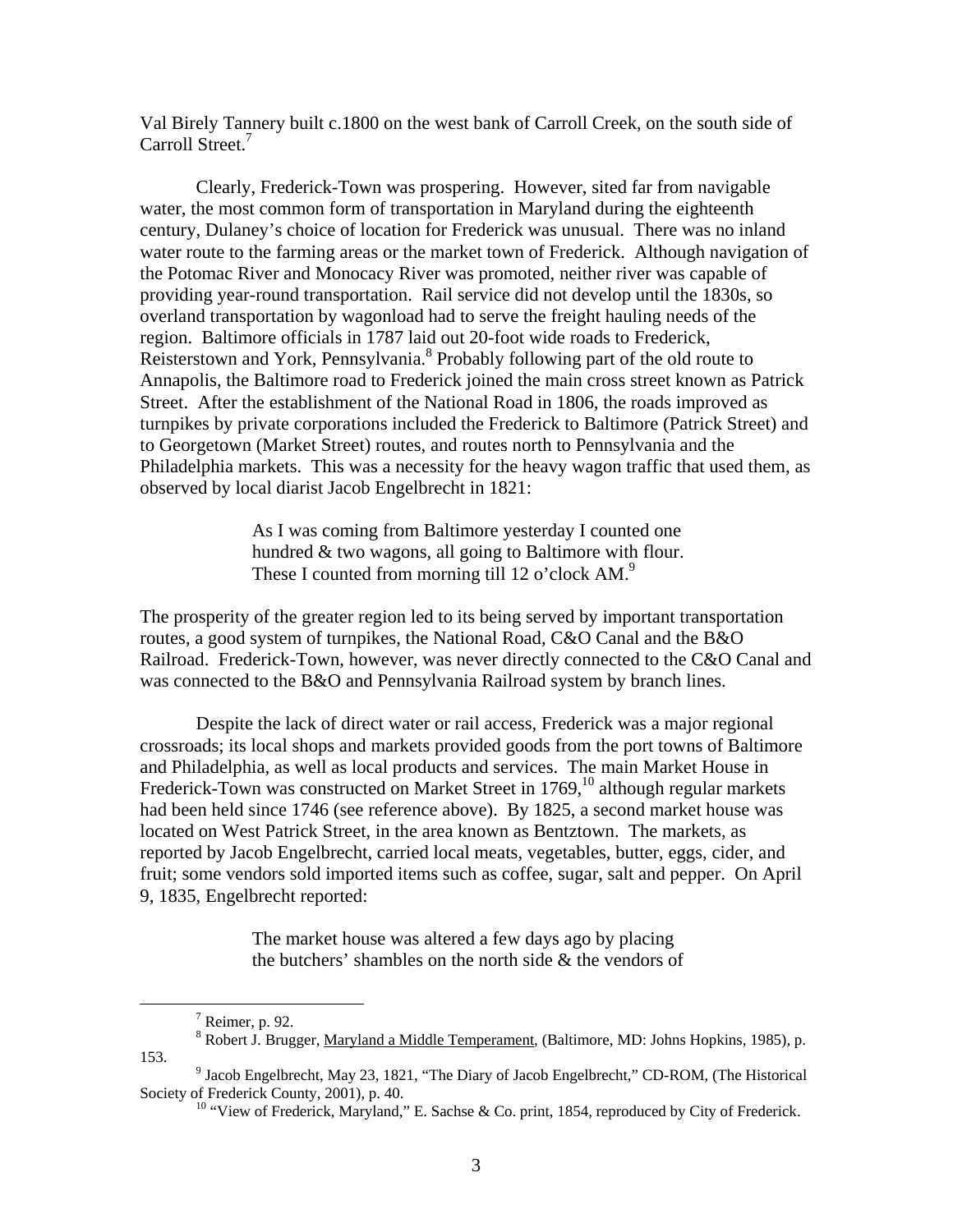country produce on the south side of the same. This morning butter sold from 25 to 31 ¼ cents per pound, eggs 8 to 10 cents per dozen, etc. $^{11}$ 

Two days later, Engelbrecht noted that the sixteen butcher's stalls in the Market House were sold (probably a year's lease), but more were needed: "Several new ones will have to be made as Several [bidders] were disappointed."[12 F](#page-3-1)armers from nearby counties also used the Frederick markets as outlets for their produce; in 1836 Engelbrecht noted purchasing cider "from some old Montgomery friends," and in 1849, "from some wagon from Clarksburg, Montgomery County.["13](#page-3-2)

Since the establishment of Frederick-Town in the mid-18<sup>th</sup> century, declining profits from tobacco and reduced opportunities in eastern and southern Maryland made the central and western portions of the state attractive to old-line families seeking to relocate and improve their fortunes. Many well to do members of the upper levels of Maryland society established large farms in Frederick County, with high-styled houses in Frederick-Town. In addition to these residents of European and English descent were Africans and African-Americans who were brought into the Frederick area by their planter-owners. During the late  $18<sup>th</sup>$  and early  $19<sup>th</sup>$  centuries, only a few owners had more than 20 or so slaves, and records suggest that German farmers, long believed to be opposed to slavery, often owned one or a few slaves for domestic and farm labor. As the market center for the county, Frederick served as a point of sale for the local slave market.

By the time of the outbreak of the Civil War in 1861, mid-Maryland was well established and intensively farmed. Farms were characterized by fields and boundaries marked with wood or stone fences, orchards and small herds of cattle, hogs and sheep, and flocks of chickens and geese. Farmsteads included buildings associated with the various domestic and agricultural functions of the farm and the housing needs of the livestock. In addition to the main farmhouse and large bank barn, a typical mid-19<sup>th</sup> century mid-Maryland farmstead might include a woodshed, smokehouse, washhouse, and springhouse near the farmhouse. An icehouse and stone-fronted root cellar, both primarily subterranean, were often found nearby. Around the bank barn was the hog shed, chicken houses, wagon shed and corncribs (often combined), and sometimes a separate hay barn. Some farmsteads included a blacksmith shop and butchering house; a few had slave quarters as well. $^{14}$ 

After the Civil War, Maryland's urbanization accelerated. Population began to shift with internal migration from the countryside to the cities. Baltimore grew, but so did cities like Cumberland, Hagerstown and, to a lesser extent, Frederick. The slowed

<span id="page-3-0"></span>

<span id="page-3-1"></span>

<span id="page-3-3"></span><span id="page-3-2"></span>

<sup>&</sup>lt;sup>11</sup> Engelbrecht, April 9, 1835.<br><sup>12</sup> Ibid, April 11, 1835.<br><sup>13</sup> Engelbrecht, October 20, 1836 and September 20, 1849.<br><sup>14</sup> Paula S. Reed & Assoc., "Mid Maryland Agricultural Context Report," (Frederick, MD: Catoctin Center for Regional Studies, 2003). This project also included a review of the agricultural sites recorded in the three mid-Maryland counties of Frederick, Carroll, and Washington, from which this informal conclusion of associated buildings was generated.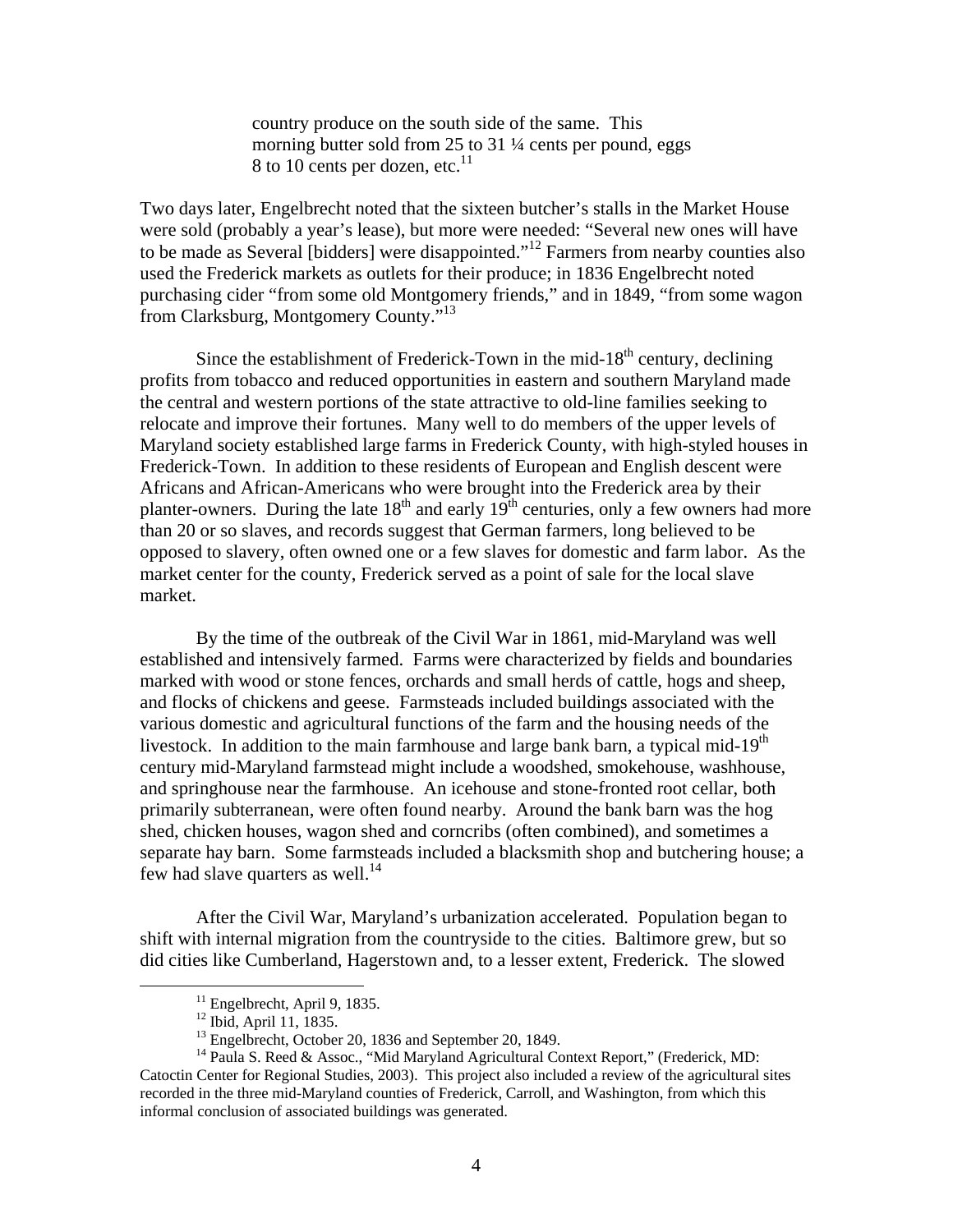but steady growth of the population and economic base of Frederick city during the second half of the 19<sup>th</sup> century encouraged city authorities to look toward expansion of the city limits. In 1870, the taxable limits of Frederick were extended.<sup>15</sup> The expansion encompassed a number of outlying farms that would provide the acreage necessary for residential developments in the late  $19<sup>th</sup>$  and early  $20<sup>th</sup>$  centuries. The Frederick Agricultural Society's fair grounds on East Patrick Street were also included in the annexation, bringing the annual celebration of the region's agriculture into the city.

Throughout the second half of the  $19<sup>th</sup>$  century, competition from Mid-Western grain resulted in Maryland sharing a smaller percentage of the whole amount of grain produced in the U.S. Frederick County maintained its agricultural base, however, and continued among the highest producers in the state of corn and wheat. But a gradual shift in production was beginning. The value of livestock in Frederick County in the 1860 Agricultural Census showed the county leading the state.<sup>16</sup> The high value of livestock suggests the prominence of dairy beginning to emerge in the county, which had the necessary access to city markets via the B&O Railroad, the Western Maryland Railroad (1869), and the Frederick & Pennsylvania Line (1872), which connected with the Pennsylvania Railroad in Littlestown, PA.[17](#page-4-2) 

Frederick city's industry remained based primarily in agricultural-related products. Milling continued at Brunner's City Mill on Bentz Street and at Kemp's Steam Flouring Mills on Carroll Street, but technological improvements in flour milling were becoming expensive. Jacob Engelbrecht recorded the improvements at the Kemp mill in 1873:

> Frederick City steam mill at depot – This steam mill, built in the fall of 1872, is owned by Mr. William H.C. Kemp. The engine was built by Mr. of Newark, Licking County, Ohio & cost over ten thousand dollars that is the whole mill work. Mr. John Heck & his son did the millwright work. It has 4 pair burs [sic] and all run very easy. The building was purchased from Mrs. Valentine S. Brunner & Frederick Markey for about 5000\$. It will be a great acquisition to our city.<sup>[18](#page-4-3)</sup>

In 1878, James Gambrill, who owned Araby Mills south of Frederick, expanded and bought the steam-powered mill on South Carroll Street in Frederick. He installed roller

<span id="page-4-0"></span> $15$  1870, Thomas O'Neal, Plat of the Extended Taxable Limits of Frederick City. Engineering Office, Frederick City Hall, Frederick, MD.

<span id="page-4-1"></span> $^{16}$  Livestock in Frederick Co. was valued at \$1,534,048, with Baltimore and Washington Counties close behind; Census Data for the Year 1860, Inter-University Consortium for Political and Social Research, Study 00003: Historical Demographic, Economic, and Social Data, US, 1790-1970. Ann Arbor: ICPSR.<br><sup>17</sup> Williams, p.402.<br><sup>18</sup> Engelbrecht, March 19, 1873, CD-ROM, p. 1094.

<span id="page-4-2"></span>

<span id="page-4-3"></span>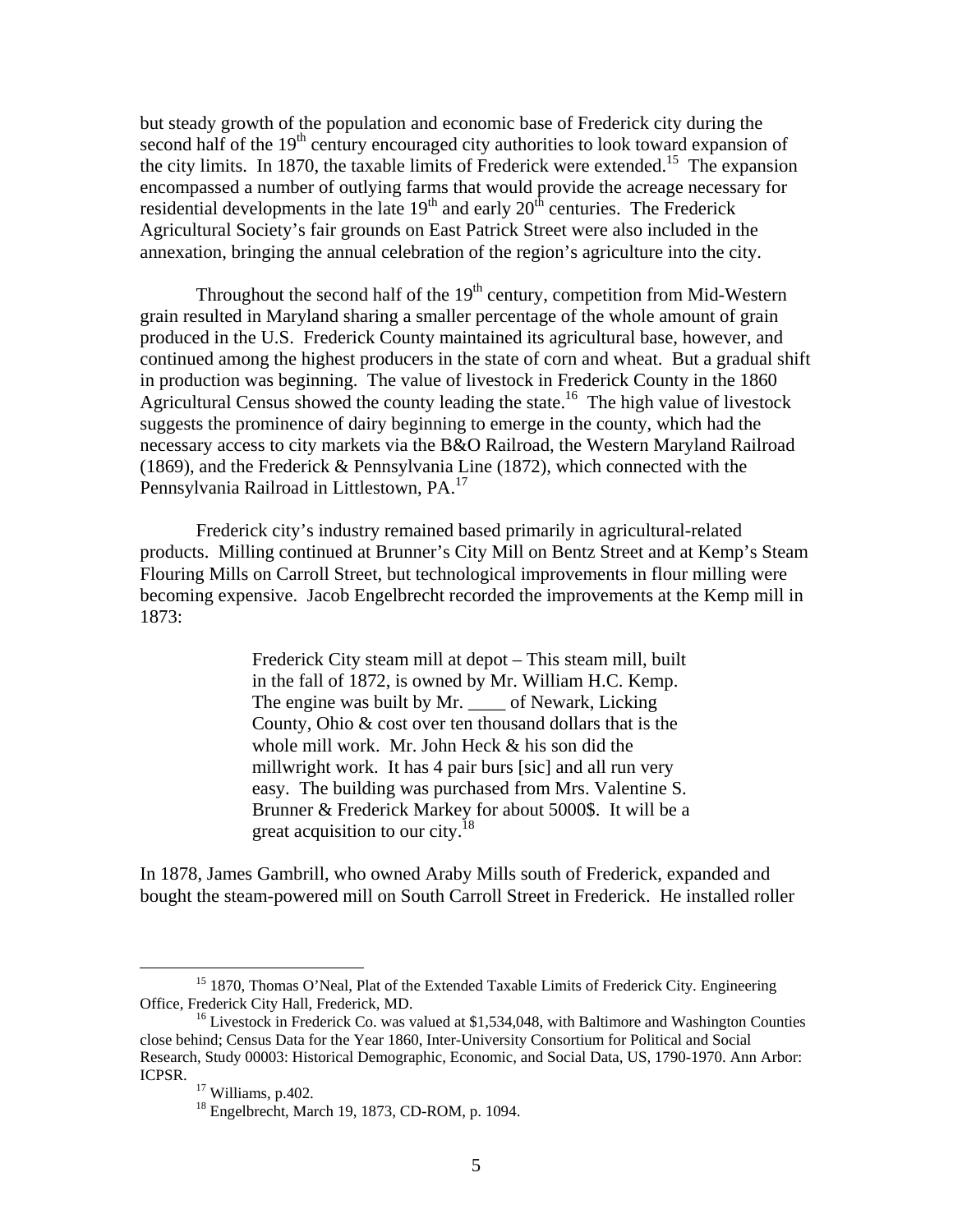mills there in 1882.<sup>19</sup> This purchase allowed Gambrill to increase production to 45,000 barrels of flour per year. "Best Araby" and "Unsurpassed" were popular brand names produced by Gambrill[.20](#page-5-1) Across Carroll Street, Tyson's Phosphate Factory had been manufacturing agricultural fertilizer since 1867 and DeLashmutt & Son since 1878; the Ramsburg Fertilizing Company factory, located on East South Street, had also been in operation since 1867.<sup>21</sup> Tanneries still dominated the Carroll Creek landscape along with Gideon Bantz' substantial brewery operation on Brewer's Alley (Ice Street).

Perhaps the most significant industrial development in Frederick during this period began in 1869, when Baltimore native Louis McMurray expanded his vegetable canning industry to the corner of Bentz and South Streets. The canning of vegetables, fruits, and oysters was a relatively new technology, which catered to the emerging large industrial city markets rather than the traditional local farmer's markets of fresh produce. By 1887, McMurray's Mountain City Sugar Corn Canning Establishment included 21 buildings and structures. Located in the section of Frederick that had already been relegated to the town's working poor, McMurray had a ready supply of employees, including many African-Americans. Suspicion of the new industry gave way to a relative flood of similar packing companies in Frederick and throughout the county in the 1890s. In 1891, the Frederick City Packing Co. was in operation on East South Street beyond Carroll Street, and by 1904, had been joined by the Monocacy Valley Canning Co. and the Colt & Dixon Packing Co.<sup>22</sup> Similar factories were established in Adamstown, Buckeystown, Walkersville, and eventually in Middletown. Small farmers in southern Frederick County, many of them former slaves, also happily supplied these companies with corn, tomatoes, and peas. $23$ 

Evidence that the local Frederick market continued as a viable economic resource can be found in the 1873 construction of the large and elaborate Market House on Market Street. The new building, constructed by the "Corporation of Frederick," was substantially larger than the old 1769 market house. In addition to the old market lot, the city "bought three houses & lot on the north side, two on Market Space & one on Market Street (old Mrs. Ritchie & the McCleery property)," which were all demolished to make way for the new building. $^{24}$  $^{24}$  $^{24}$ 

As the urbanization and industrialization process gradually transformed the economy of Maryland, the central counties responded by shifting to dairy products, fruit,

<span id="page-5-0"></span><sup>&</sup>lt;sup>19</sup> John W. McGrain, "'Good Bye Old Burr': The Roller Mill Revolution in Maryland, 1882."

<span id="page-5-1"></span>Maryland Historical Magazine, Vol. 77, No.2 Summer, 1982, p. 158.<br><sup>20</sup> Thomas J Scharf, <u>History of Western Maryland,</u> CD-ROM, Vol. I, (Bowie, MD: Heritage Books, Inc., 2002) p. 598.

<span id="page-5-2"></span><sup>&</sup>lt;sup>21</sup> Charles W. Miller, "General Directory of Frederick City," (Frederick, MD: W. T. Delaplaine & Co., 1886), p. 5; 1887 Sanborn Fire Insurance Co. map, Frederick City, microfilm collection, Maryland Room, C. Burr Artz Library, Frederick, MD.<br><sup>22</sup> Williams, p. 401; 1904 Sanborn Fire Insurance Map, Frederick City, microfilm collection,

<span id="page-5-3"></span>Maryland Room, C. Burr Artz Library, Frederick, MD.<br><sup>23</sup> "Up from the Meadows: A History of Black Americans in Frederick County, Maryland." Video

documentary series, Chris Haugh, production manager, Frederick Cablevision/Cable 10, Frederick, MD, 1997. 24 Engelbrecht, April 16, 1873, CD-ROM, p. 1094.

<span id="page-5-5"></span><span id="page-5-4"></span>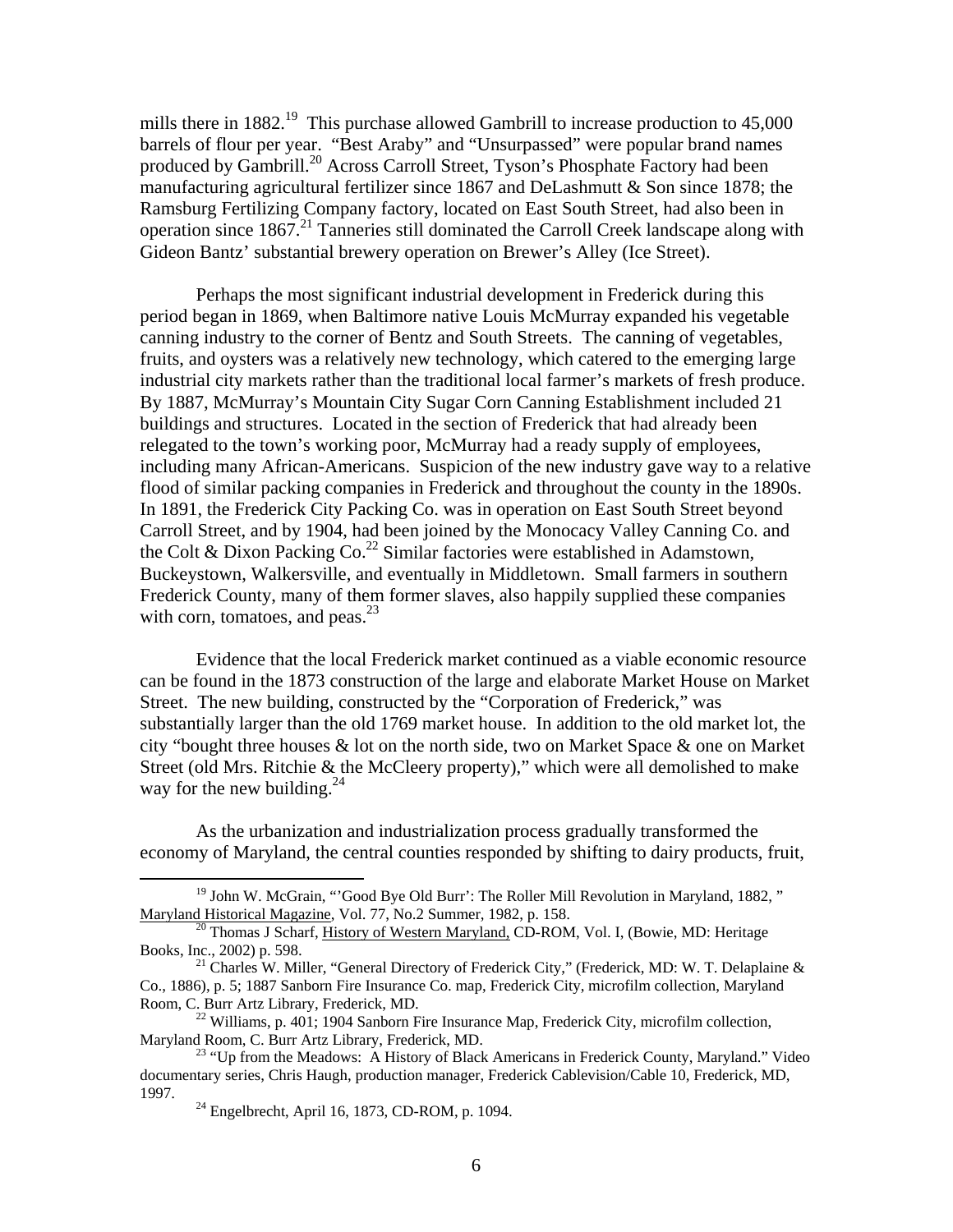and vegetable production. Technological advances that promoted the dairy industry, developed through the late nineteenth century, began to appear in Frederick industry closer to the turn of the twentieth century. The first American silo was constructed in 1873, facilitating year-round feeding of dairy livestock and the centrifugal separator, which parted cream from milk was first used in the United States in  $1882<sup>25</sup>$  In Frederick, the Economy Silo and Tank Company was established before 1910, and the Excelsior Sanitary Dairy was in operation by 1897 on East Seventh Street.<sup>26</sup> Within 20 years Frederick was home to several additional large commercial dairies, including Ebert's Dairy on North Market Street extended and the White Cross Milk Company, established in 1909 on the north side of the B&O tracks at Wisner Street.<sup>27</sup>

Throughout Maryland, the trend toward urbanization and the shift of population to Baltimore continued into the  $20<sup>th</sup>$  century. By 1910, Frederick was the fourth largest city in Maryland with 10,411 people, behind Baltimore City, Cumberland, and Hagerstown.<sup>28</sup> The rapid growth of Baltimore, Hagerstown and Cumberland had to do with the multiple mainline railroads serving these cities in the late  $19<sup>th</sup>$  and early  $20<sup>th</sup>$  centuries. Hagerstown became a hub for four intersecting railroads. The good transportation opportunity led to growth of heavy industries there and consequently population growth. While agricultural pursuits continued in other parts of the state, their relative importance as the driving force of the economy declined.<sup>29</sup> In 1920, Maryland had become  $\overline{60\%}$ urban with slightly over half the state's population in Baltimore.<sup>30</sup> By the end of the 1920s, the number of farms in Maryland had decreased by 4,704.[31](#page-6-6) Meanwhile suburban residential districts and recreational areas spread outward from Washington D.C. and Baltimore into Montgomery and Baltimore Counties, a trend that has continued to the present. The conversion of farmland use to dairy and orchards in Frederick County led to the decrease of traditional agricultural industries particularly milling and attendant businesses and industries. While Frederick city and Frederick County's population

<sup>&</sup>lt;sup>25</sup> Wayne D. Rasmussen, ed., <u>Readings In The History of American Agriculture</u>, (Urbana, IL: University of Illinois Press, 1960), p. 152.

<span id="page-6-3"></span><span id="page-6-2"></span><span id="page-6-1"></span><span id="page-6-0"></span>

<sup>&</sup>lt;sup>26</sup> Williams, p. 401; Cannon, Gorsline, and Whitmore, p. 123. <sup>27</sup> Williams, p. 617. 1911, Sanborn Fire Insurance Map, microfilm collection, Maryland Room, C. Burr Artz Library, Frederick, MD.<br><sup>28</sup> William Lloyd Fox, "Social-Cultural Developments from the Civil War to 1920," in Richard

Walsh and William Lloyd Fox, eds. Maryland, A History**,** (Baltimore, MD: Maryland Historical Society, 1974), p. 503.

<span id="page-6-4"></span><sup>&</sup>lt;sup>29</sup> Eleanor Bruchey, "The Industrialization of Maryland, 1860-1914," in Walsh and Fox, p. 483,484. Leading industries in Maryland, determined by value of product in 1860 included 1) Flour and Meal; 2) Men's Clothing; 3) Cotton Goods; 4) Sugar, Refined; and 5) Leather. By 1870, the list had changed: 1) Sugar, Refined; 2) Flouring and Grist Mill Products; 3) Men's Clothing; 4) Cotton Goods; and 5) Iron, Forged and Rolled. The leading industries had shifted again by 1880: 1) Men's Clothing; 2) Flouring and Grist Mill Products; 3) Fruits and Vegetables, Canned; 4) Fertilizers; and 5) Cotton Goods. Ten years later in 1890, flour milling products had dropped to fourth place in value of product, behind men's clothing, brick and stone masonry, and canning and preserving fruits and vegetables. In 1900, flour and grist mill products had dropped again to the number five position behind men's clothing, fruit and vegetable canning, iron and steel, and foundry and machine shop products. Thereafter, flour and grist mill

<span id="page-6-6"></span><span id="page-6-5"></span>

 $\frac{30}{31}$  James B. Crooks, "Maryland Progressivism," Walsh and Fox, p. 590  $\frac{31}{31}$  Dorothy M. Brown, "Maryland Between the Wars," Walsh and Fox, p. 704.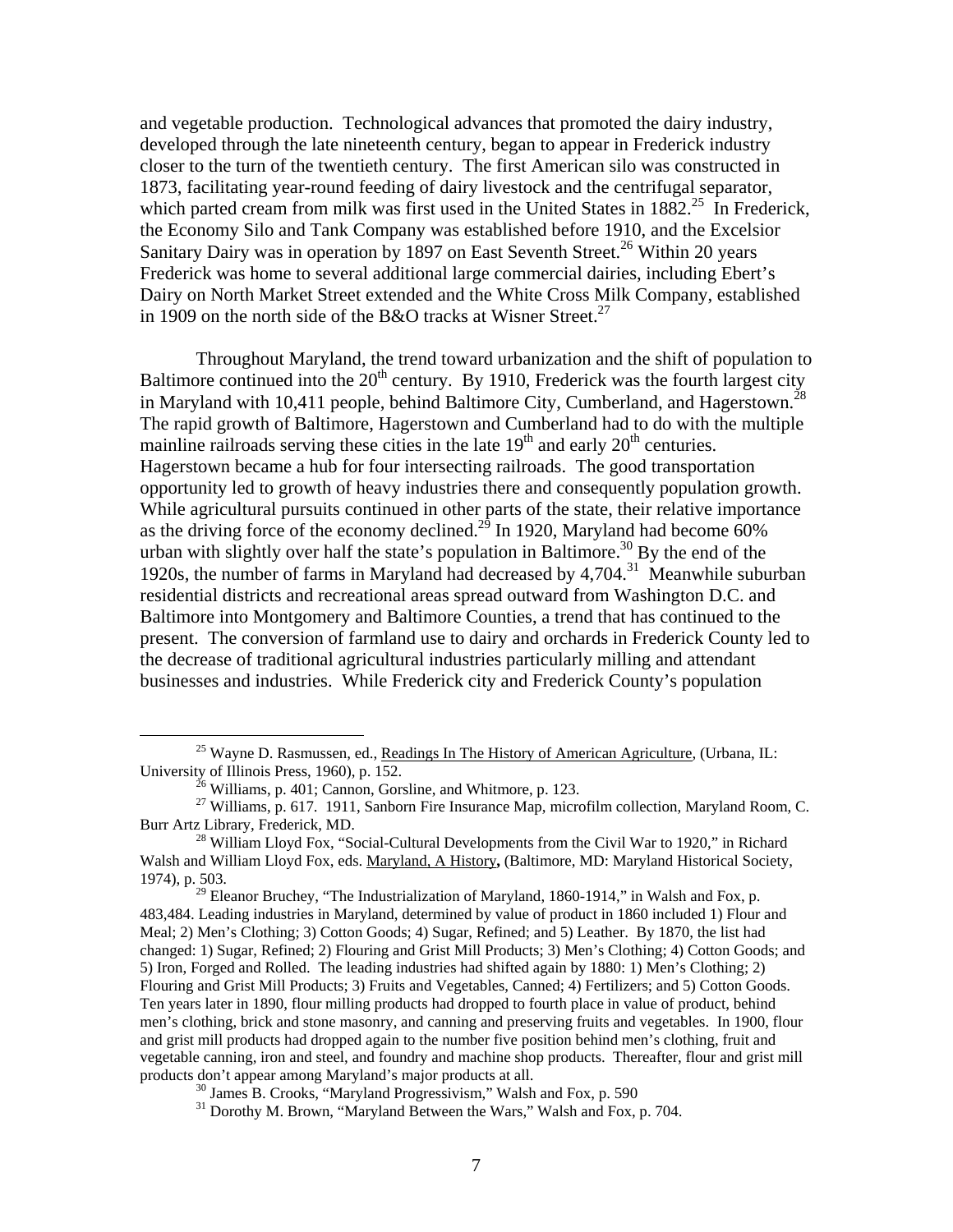continued to grow, it grew much more slowly than the urban growth of Baltimore, as the rural population siphoned off to the more flamboyant life in the city.

In 1929, on the eve of the Great Depression, wheat was still a large income producer in Maryland, with an estimated gross income in the state of \$9,053,000. Most of the state's wheat was still being grown in Frederick, Washington and Carroll Counties in the old wheat belt. The wheat production in gross income, however, fell far below the \$25,156,000 produced from sales of milk in the same year. Due to the Depression and also to a bad drought year in 1930, the gross income from sales of wheat by 1932 had fallen to \$1,715,000 and dairy to  $$16,875,000$ .<sup>32</sup> Even with the drop in income, the figures show that dairy farming had far outdistanced wheat production in the  $20<sup>th</sup>$  century.

The 1930 drought brought more woes to Maryland farmers, with agricultural losses estimated at \$38,000,000. While federal loans were available for relief to farmers, as many as 25% of Maryland's farmers were so destitute that they were unable to pull together the required collateral to qualify for the loan money.<sup>33</sup> In 1931, one of the major bank failures in Maryland was the Central Trust Company of Frederick and its 11 branches. When it collapsed, it affected 14 smaller banks in western Maryland. This troubled the already depressed farming area in central and western Maryland even more. The bleak economic outlook for farmers in the region encouraged even more people to leave the land and try to turn their fortunes in the city.

Post-World War II development of the Washington, D.C. and Baltimore metropolitan area with government research and administrative facilities, as well as a number of corporate headquarters, became a significant employment source in the region. Construction of the Eisenhower Defense Highway (Interstate Route 70 and 270), beginning in 1956, provided high-speed transportation corridors between Frederick and the two cities as well. The impact on Frederick County and Frederick city was phenomenal and continues today as a large segment of the population now works outside of the city and even the county.

The changing regional economy through the  $20<sup>th</sup>$  century was reflected in the changing face of "downtown Frederick." With each passing decade agricultural production and distribution became more peripheral and the business of retail sales of manufactured goods, based on a growing urban and suburban population, more the focus of the city. Throughout the second half of the  $20<sup>th</sup>$  century, much of this growth, both residential and commercial, has been concentrated on the land adjoining the city's historic corporate boundaries, formerly farmland, and now annexed into the city.

<span id="page-7-1"></span><span id="page-7-0"></span><sup>&</sup>lt;sup>32</sup> Ibid. p. 704, citing W.S. Hamill, The Agricultural Industry of Maryland, Baltimore: Maryland Development Bureau of the Baltimore Association of Commerce, 1934. P. 37,51-52,81,107,110-116,310. 33 Ibid. p. 735.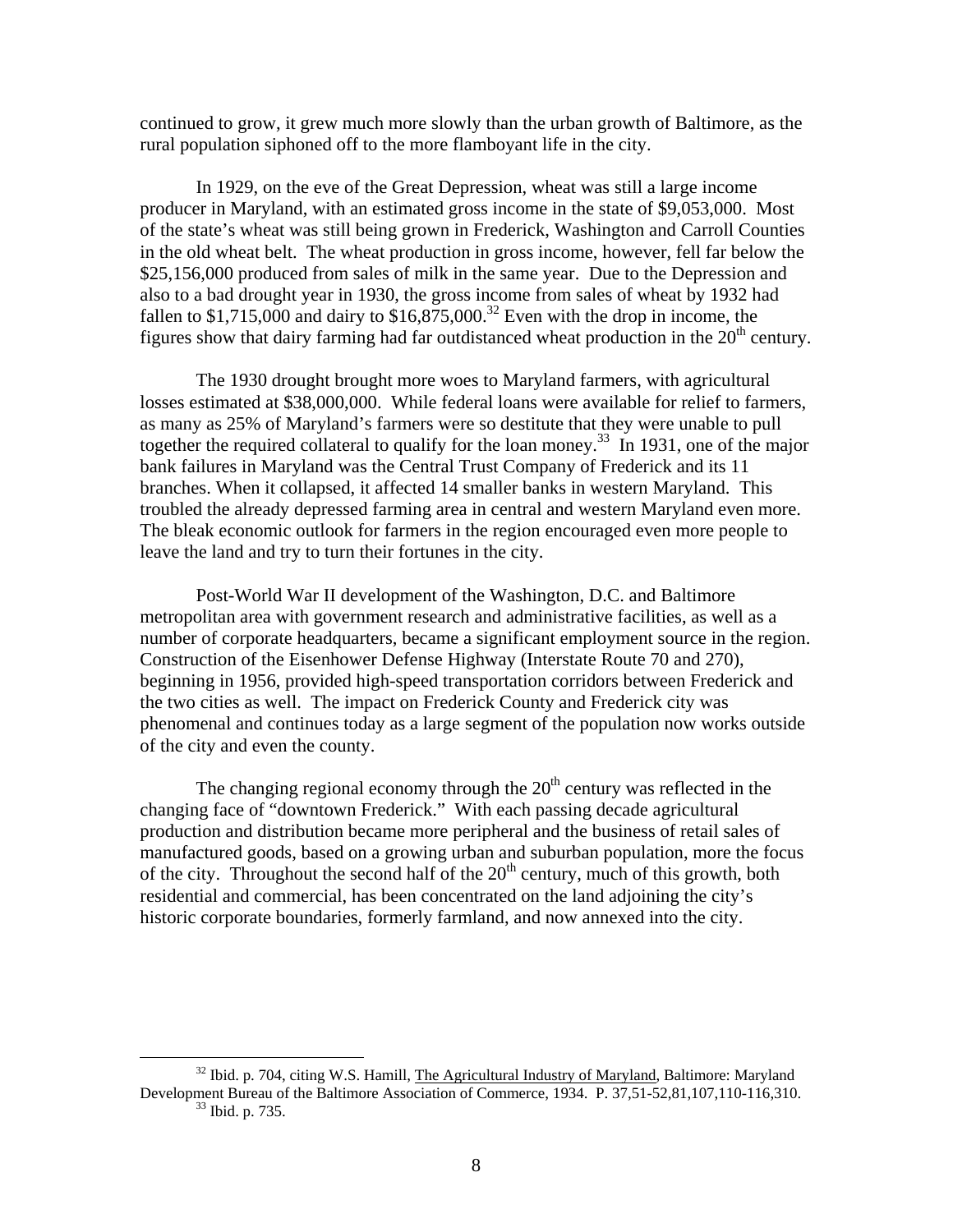**1745-1956.** The agricultural history of Frederick County continues to evolve. However, Frederick City's role as the market town and processing and distribution center for the region, which began with the platting of the town in 1745, has diminished with modern technology and transportation. Although a few businesses and industries relating to agriculture still exist in Frederick City (Gladhill Tractors, Southern States, McCutcheon's, and the High's Dairy factory (cottage cheese?), the dominance of agriculture in the economy and social structure of the town essentially saw its end with the construction of the Eisenhower Defense Highway system (Interstates 70 and 270) beginning in 1956.

# *Associated Property Types*

| Industrial. | Mill, warehouse, fertilizer plant, tannery, creamery, dairy,<br>limestone quarry, canning factory, abattoir (slaughterhouse).                                                                                                                                                                                                                                                                                                    |
|-------------|----------------------------------------------------------------------------------------------------------------------------------------------------------------------------------------------------------------------------------------------------------------------------------------------------------------------------------------------------------------------------------------------------------------------------------|
|             | <b>Commercial.</b> Farmer's cooperatives, equipment (tractor, etc.) sales, produce<br>stands, specialty shops (butcher, ice cream).                                                                                                                                                                                                                                                                                              |
|             | Agricultural. Farmhouse, bank barn, privy, out-kitchen, smokehouse,<br>washhouse, springhouse, icehouse, root cellar, woodshed, slave<br>quarter, butchering house, blacksmith shop, stable and/or carriage<br>house, hog shed, chicken house, wagon shed, cornerib, hay barn,<br>loafing shed, silo, metal granary (c.1930), wire corncrib (c.1930).<br>Historic fields identified by stone or other fencing and/or tree lines. |
| Other.      | Fair grounds, market house.                                                                                                                                                                                                                                                                                                                                                                                                      |

**Archeological.** Potential archeological sites may be considered for demolished building sites.

# *Locational Patterns of Property Types*

| Industrial complexes in Frederick City associated with agriculture |
|--------------------------------------------------------------------|
| were located primarily along the banks of Carroll Creek and along  |
| Carroll Street, East South Street, and B&O Avenue for their        |
| proximity to the railroad.                                         |
|                                                                    |

**Agricultural.** Agricultural properties are located on the historic boundaries of Frederick City. As these boundaries have expanded over time, many of the farms that were annexed later became surrounded by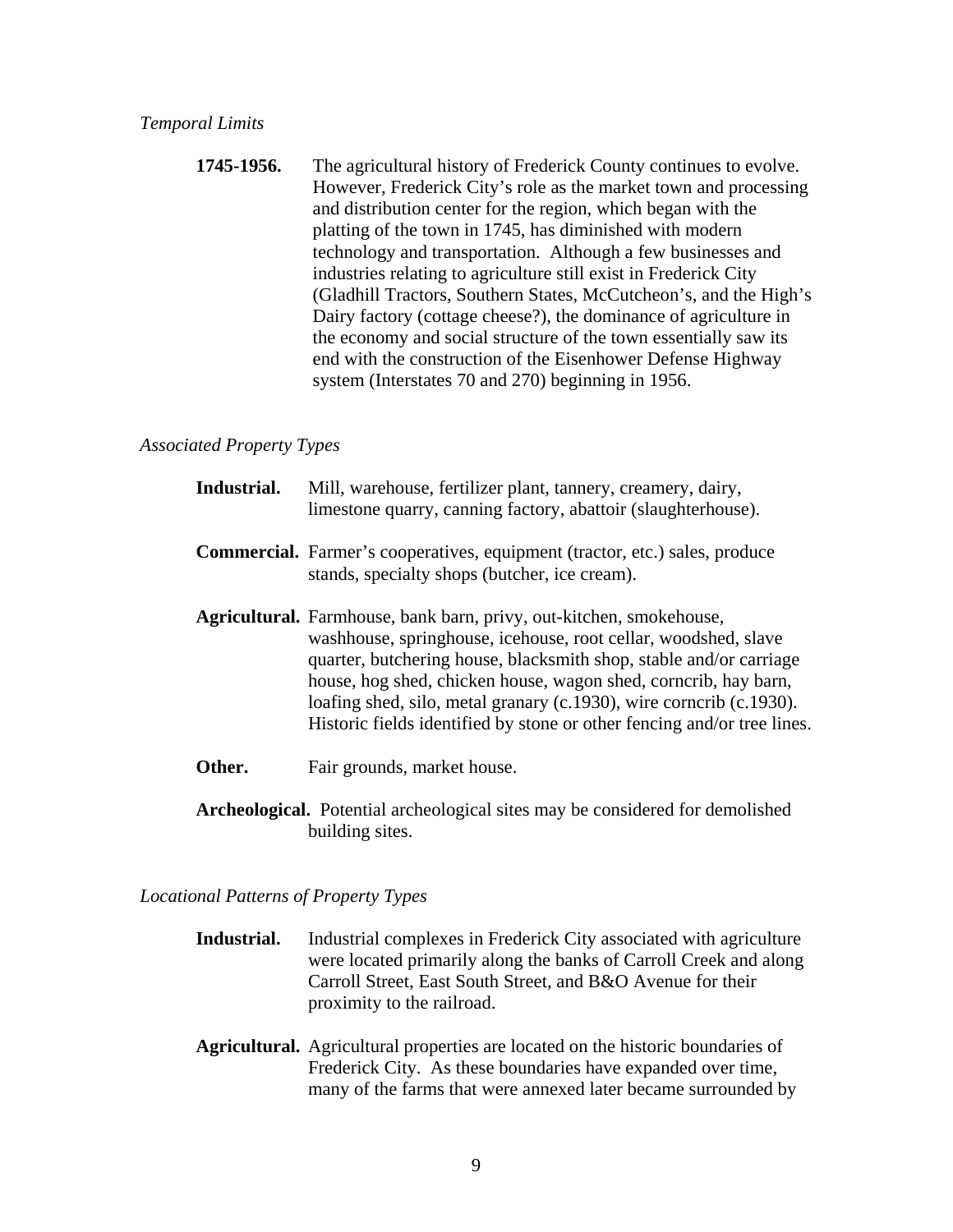development and so may now be well within the city limits. More recent annexations will be closer to the current boundary lines.

#### *Associated Properties*

**(note: no comprehensive survey has, to date, been conducted to identify extant properties associated with agriculture in Frederick City; this list is therefore preliminary and incomplete. Highlighted sites listed with MIHP survey #s were recorded as part of this context/survey project)** 

**Industrial.** Kemp's Steam Mill/Gambrill Mill/Mountain City Mill (now the Delaplaine Arts Center), warehouses, and fertilizer factories of the Cannon Hill (Carroll Street) area [all within the Frederick National Register Historic District 1987 boundaries).

> **Colt & Dixon Packing Company (E. South and Wisner Sts., FHD-1299)**, [there may be remnants of several other canning companies along the north side of E. South St.], **Frederick City Abattoir (809 E. South St., F-3-222).**

Ebert's (Letterio's Italian Restaurant) on Market St. extended; High's Dairy factory complex between East Patrick St. and B&O Ave.

**Agricultural.** Incorporated farmsteads: Schifferstadt (Rosemont Ave.), Rose Hill Manor (N. Market St. extended), Nalin Farm (Fort Detrick, Opossumtown Pike), Dearbought/Derr House (Liberty Rd. at Monocacy River bridge), Campbell Plantation (Gas House Pike), ? House (Solarex Ct.) [all previously documented on MIHP or NR]; **Park Hall (1100 E. Patrick St., F-3-223), Waters House (704 E. Patrick St., F-3-219), Schley House (423 E. Patrick St., F-3- 206).** Potentially unrecorded properties may be found within current city limits (see City of Frederick Zoning District Map, May 7, 1996) on Butterfly Lane, Gas House Pike, Monocacy Blvd., Opossumtown Pike, and Walter Martz Road.

> Historic (50 yrs old or more) suburban developments: Clark Place, Rockwell Terrace, College Terrace, Park/Trail Ave., North Market St. extended [all within the Frederick National Register Historic District 1987 boundaries]; **South side of East Patrick Street (440-702 E. Patrick St., F-3-207 through F-3-218), Nicodemus Development (100-108 & 101-109 Pennsylvania Ave., F-3-220), Schleysville (800-824 E. Patrick St./6-20 Franklin St., F-3-221.**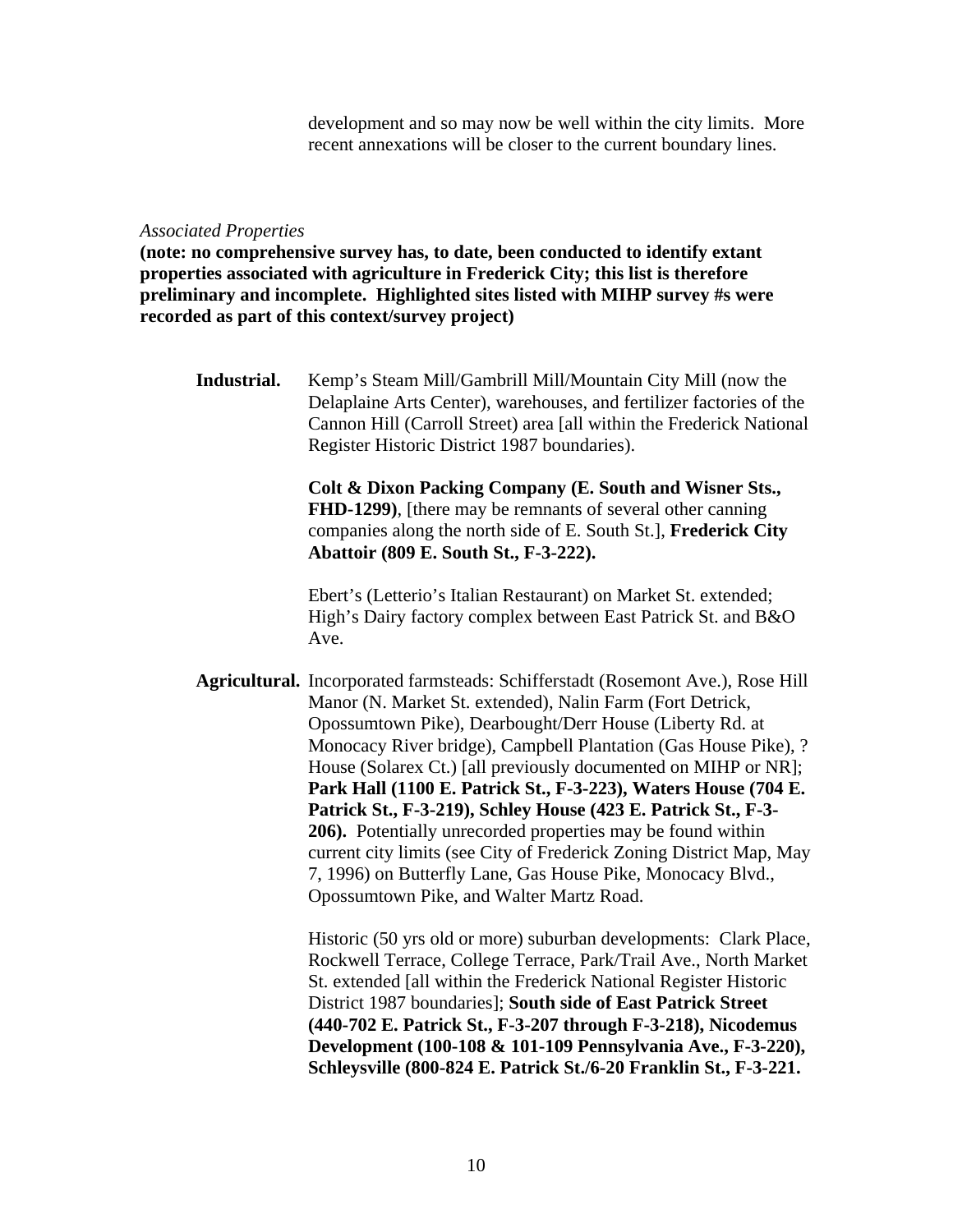Other sites: Frederick Fair Grounds (recently recorded through another project, F-3-204); 1873 Market House (former Frederick City Hall, N. Market St./Market Sq., in Frederick NR Historic District boundaries)

## *Threats to Resources*

Many of the Cannon Hill/Carroll St. industrial properties are now adaptively used and therefore relatively protected. Several of the remaining dairy buildings are also being used adaptively. Industrial sites, in general, are threatened by technological changes. These may require dramatic changes to the building while its use retains its historic association.

Annexed agricultural sites such as farmsteads are significantly threatened by modern residential and light industrial development. The City of Frederick is currently experiencing a phase of rapid expansion and so the threat to historic farmsteads and farmland is high. Historic residential developments associated with early suburban expansion into surrounding farmland (such as Rockwell Terrace and East Patrick St.) are relatively unthreatened by further development.

#### *Relative Occurrence*

This is difficult to discuss without a comprehensive survey, particularly because many of these sites will occur on the outskirts of the historic town limits and are now included through city limits extensions.

Industrial resources relating to agriculture are relatively common in the southeast section of Frederick.

Commercial resources relating to agriculture are currently found also in the southeast section of Frederick (Gladhill Tractors, Southern States Coop), however, these resources may not be historic (more than 50 years old). Shops in historic downtown Frederick may have been associated with agricultural products (butcher, ice cream) but will require sitespecific research to determine historic functions.

Agricultural (farm/farmstead) sites are relatively rare due to their scattered nature. Those that were incorporated historically are generally found to include the farmhouse only (Schifferstadt, Waters House, Schley House). These may be considered candidates for potential archeological sites. More recently incorporated agricultural properties are increasing the potential for agricultural properties occurring within city limits (see City of Frederick Zoning District Map, May 7, 1996).

The occurrence of historic suburban developments (more than 50 years old) on farmland is relatively high, particularly through the first half of the  $20<sup>th</sup>$  century.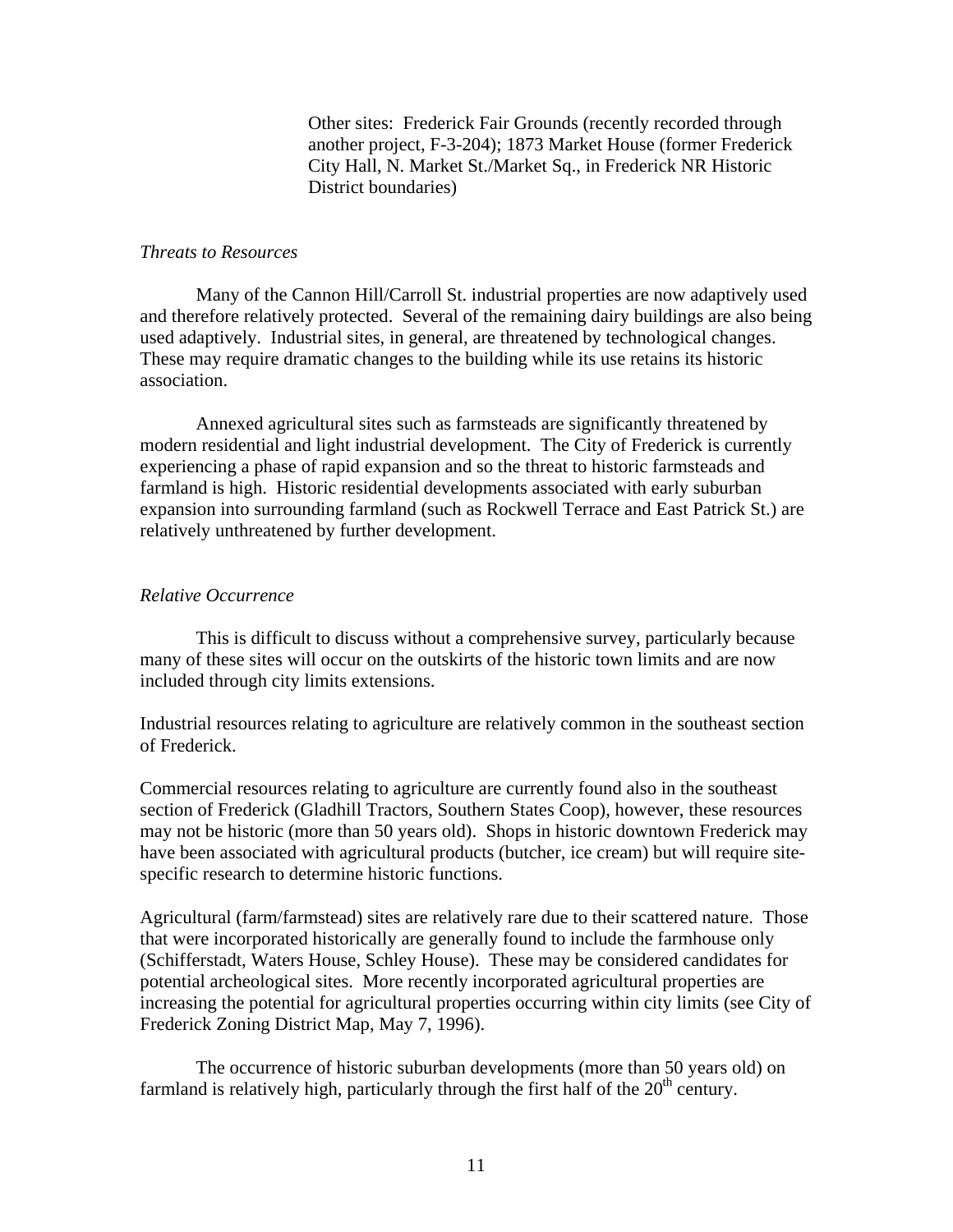## *Survey Needs*

A comprehensive survey of resources outside of the 1987 National Register District boundaries is required to understand the history and extent of development on historic agricultural land. Similarly, a survey of agriculture-related industries in Frederick (both within the NR district boundaries and without) will give a better understanding of the range of industries and their periods of importance. Such comprehensive surveys would be best conducted in smaller increments focusing on specific property types.

# *Research Needs*

The attached historical context could be substantially augmented by documentation of associated sites through a comprehensive survey. The groundwork has been laid by this context of agriculture in and around Frederick. With each site researched, new information is gleaned concerning significant people, activities, and places within the larger Frederick City context. Other related subjects that could be addressed through additional research and survey are industry and transportation. Another related subject is suggested by the presence of what appears to be workerhousing subdivisions near many of the industries. Where are the workers coming from? Who is developing the housing? Two were documented in this survey, Nicodemus Development-Pennsylvania Avenue Survey District (F-3-220), developed by the Nicodemus Ice Cream Company in 1923 and Schleysville Survey District (F-3-221), developed by Franklin Schley (Schley Lime Kilns) around 1862. Also, the Mary Welty Addition to Frederick, on East South Street, was located between two  $20<sup>th</sup>$  century canning factories (identified in the Colt & Dixon Packing Co. MIHP form, F-3-222) and across from the Frederick Brick Works.

# *Bibliography*

- A Century of Population Growth From the First Census of the United States to the Twelfth, 1790-1900. Baltimore: Genealogical Publishing Co., 1970.
- Brugger, Robert J. Maryland a Middle Temperament. Baltimore, MD: Johns Hopkins, 1985.
- Cannon, Timothy L., Tom Gorsline, and Nancy F. Whitmore. Pictorial History of Frederick Maryland: The First 250 Years 1745-1995. Frederick, MD: Key Publishing Group, 1995.
- Engelbrecht, Jacob. "The Diary of Jacob Engelbrecht." CD-ROM, The Historical Society of Frederick County, 2001.